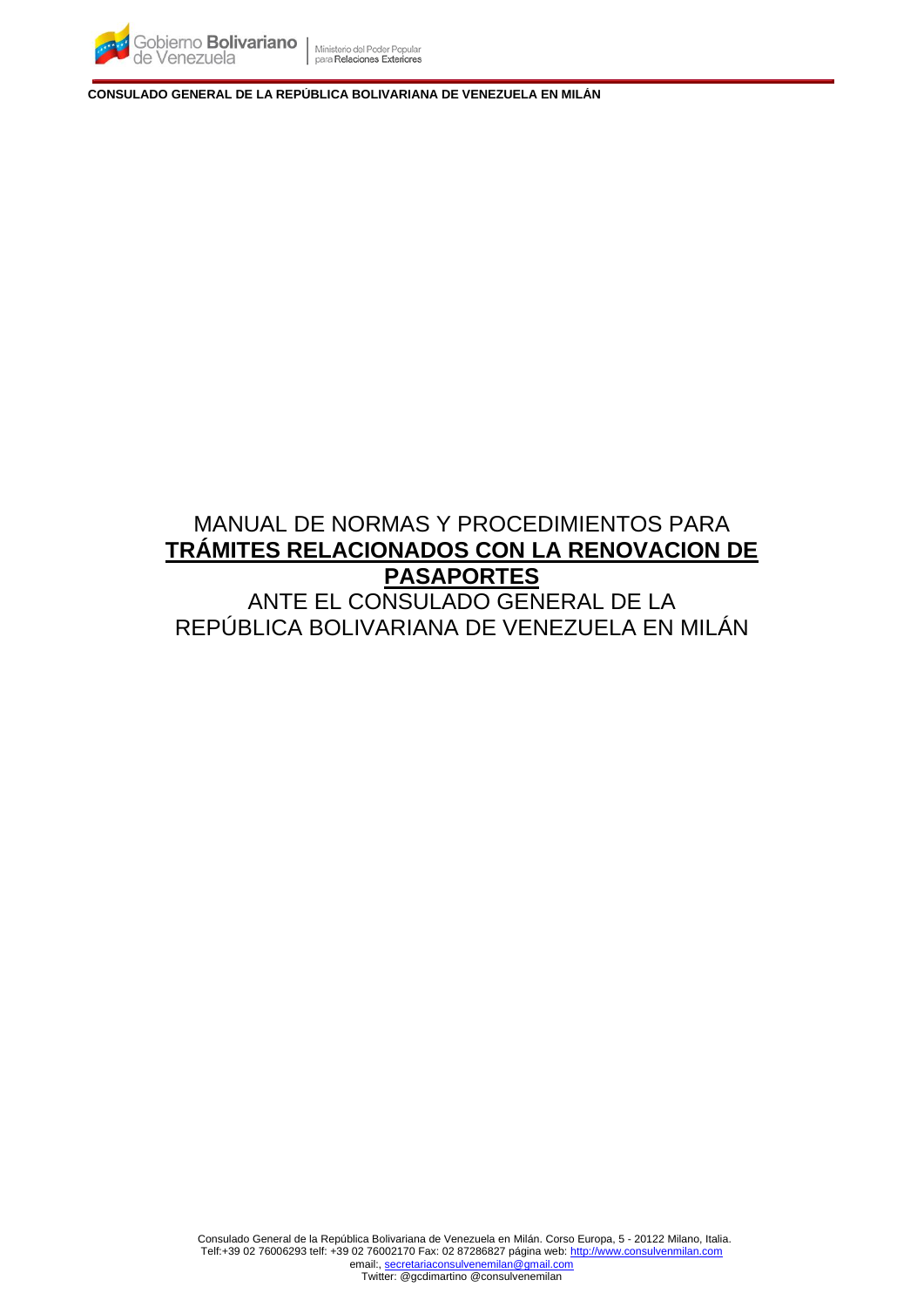## **CONSULADO GENERAL DE LA REPÚBLICA BOLIVARIANA DE VENEZUELA EN MILÁN**

#### **ESTIMADO/A USUARIO/A**

CON LA **FINALIDAD DE PRESTARLE UN MEJOR SERVICIO**, LE INVITAMOS A **SEGUIR DETALLADAMENTE LAS INSTRUCCIONES PARA LA SOLICITUD DE TRÁMITES RELACIONADOS CON PASAPORTES**. EL COSTO DE LA EXPEDICIÓN O RENOVACIÓN DEL PASAPORTE ES DE OCHENTA (80) DÓLARES DE LOS ESTADOS UNIDOS AL CAMBIO DEL DÍA, QUE SERÁN CANCELADOS POR USTED EN EL BANCO EL DÍA DE SU CITA CON LA PLANILLA QUE SE LE ENTREGARÁ. ESTÁN EXENTOS DE PAGO LOS NIÑOS, NIÑAS Y ADOLESCENTES. PARA SOLICITAR SU CITA DEBERÁ INGRESAR EN LA PÁGIN[A HTTP://PASAPORTE.SAIME.GOB.VE](http://pasaporte.saime.gob.ve/) > PASAPORTE > SOLICITUD DE PASAPORTE EN EL EXTRANJERO Y SEGUIR LOS PASOS QUE ALLÍ LE INDICAN. DEBERÁ PRESENTARSE EN NUESTRAS INSTALACIONES EL DÍA QUE LE ASIGNE EL SERVICIO AUTÓNOMO DE IDENTIFICACIÓN, MIGRACIÓN Y EXTRANJERÍA (SAIME), EN EL HORARIO COMPRENDIDO DE 09:00 AM A 01:00 PM.

# **REQUISITOS GENERALES PARA EXPEDICIÓN Y RENOVACIÓN DE PASAPORTES**:

- UNA (1) PLANILLA ÚNICA DE SOLICITUD DE PASAPORTE DEBIDAMENTE LLENADA. LA MISMA LE SERÁ ENTREGADA POR UN FUNCIONARIO DEL CONSULADO EL DÍA DE SU CITA.
- UNA (1) FOTO TIPO CARNET, FONDO BLANCO.
- UNA (1) COPIA DE LA CÉDULA DE IDENTIDAD VENEZOLANA. DE HABER EXTRAVIADO LA CÉDULA, DEBERÁ PRESENTAR COPIA DE LA DENUNCIA ANTE LAS AUTORIDADES CORRESPONDIENTES.
- UNA (1) COPIA DE LAS PRIMERAS TRES PÁGINAS DEL PASAPORTE DE LA REPÚBLICA BOLIVARIANA DE VENEZUELA Y DE LA ÚLTIMA PRÓRROGA (SI APLICA).
- UNA (1) COPIA LEGIBLE DE SU PARTIDA DE NACIMIENTO.

# **REQUISITOS ESPECÍFICOS PARA EXPEDICIÓN Y RENOVACIÓN DE PASAPORTES:**

# • **PARA NATURALIZADOS:**

- o UNA (1) COPIA DE LA CARTA D'IDENTITÀ Y DEL PASAPORTE EXTRANJERO.
- o UNA (1) COPIA COMPLETA DE LA GACETA OFICIAL EN LA CUAL FUE PUBLICADA SU NATURALIZACIÓN, INCLUYENDO LA PORTADA Y LA HOJA DONDE USTED SALE REFLEJADO/A.
	- **O EN SU DEFECTO** UNA (1) COPIA DE LOS DATOS FILIATORIOS EMITIDOS POR LA AUTORIDAD VENEZOLANA COMPETENTE (SAIME, ONIDEX, DIEX).
	- **O EN SU DEFECTO** UNA (1) COPIA DE SU CARTA DE NATURALIZACIÓN. SI SU NATURALIZACIÓN ES POR MATRIMONIO, DEBERÁ PRESENTAR UNA (1) COPIA DEL ACTA DE MATRIMONIO Y UNA COPIA (1) DE LA SENTENCIA DE DIVORCIO (SI APLICA).

• **PARA NIÑOS Y NIÑAS Y ADOLESCENTES:**

- SE REQUIERE LA PRESENCIA DE AMBOS PADRES. DE NO PODER ASISTIR UNO DE LOS DOS, EL PROGENITOR AUSENTE DEBERÁ TRAMITAR UN PERMISO ANTE LA OFICINA DEL CONSEJO NACIONAL DEL NIÑO Y EL ADOLESCENTE (LOPNA).
- o UNA (1) COPIA DE LA CÉDULA DE IDENTIDAD Y DEL PASAPORTE DE AMBOS PROGENITORES.

## **CONSIGNACIÓN DE DOCUMENTOS**

LOS DOCUMENTOS ANTERIORMENTE MENCIONADOS DEBERÁN SER CONSIGNADOS EN UNA TRANSPARENTE, ORDENADA DE LA SIGUIENTE MANERA:

| <b>TRANSPARENTE 1</b>                                                       |
|-----------------------------------------------------------------------------|
| FOTO TIPO CARNET FONDO BLANCO                                               |
| COPIA DE LA CÉDULA DE IDENTIDAD                                             |
| COPIA DE LAS TRÉS PRIMERAS PÁGINAS DEL PASAPORTE Y DE LA ÚLTIMA PRÓRROGA    |
| COPIA DE LA PARTIDA DE NACIMIENTO                                           |
| COPIA DEL DOCUMENTO QUE LE OTORGA LA CIUDADANÍA VENEZOLANA (SI APLICA)      |
| COPIA DEL PERMISO (NIÑOS, NIÑAS Y ADOLESCENTES, SI APLICA)                  |
| COPIA DE LA CÉDULA DE IDENTIDAD Y DEL PASAPORTE DE LOS PROGENITORES (NIÑOS, |
| NIÑAS Y ADOLESCENTES)                                                       |

UTILICE UNA HOJA PARA CADA DOCUMENTO. LOS MISMOS DEBERÁN SER SIN TACHADURAS NI ENMENDADURAS Y NO PODRÁN IR ENGRAPADOS, RECORTADOS Y/O CON HUECOS. DEBERÁN SER ENTREGADOS EN UNA CARPETA IDENTIFICADA CON SU NOMBRE Y APELLIDO, NÚMERO DE CÉDULA, TIPO DE TRÁMITE SOLICITADO, NÚMERO DE TELÉFONO Y CORREO ELECTRÓNICO. EL DÍA DE SU CITA **RECUERDE TRAER TODOS LOS DOCUMENTOS EN ORIGINAL.**